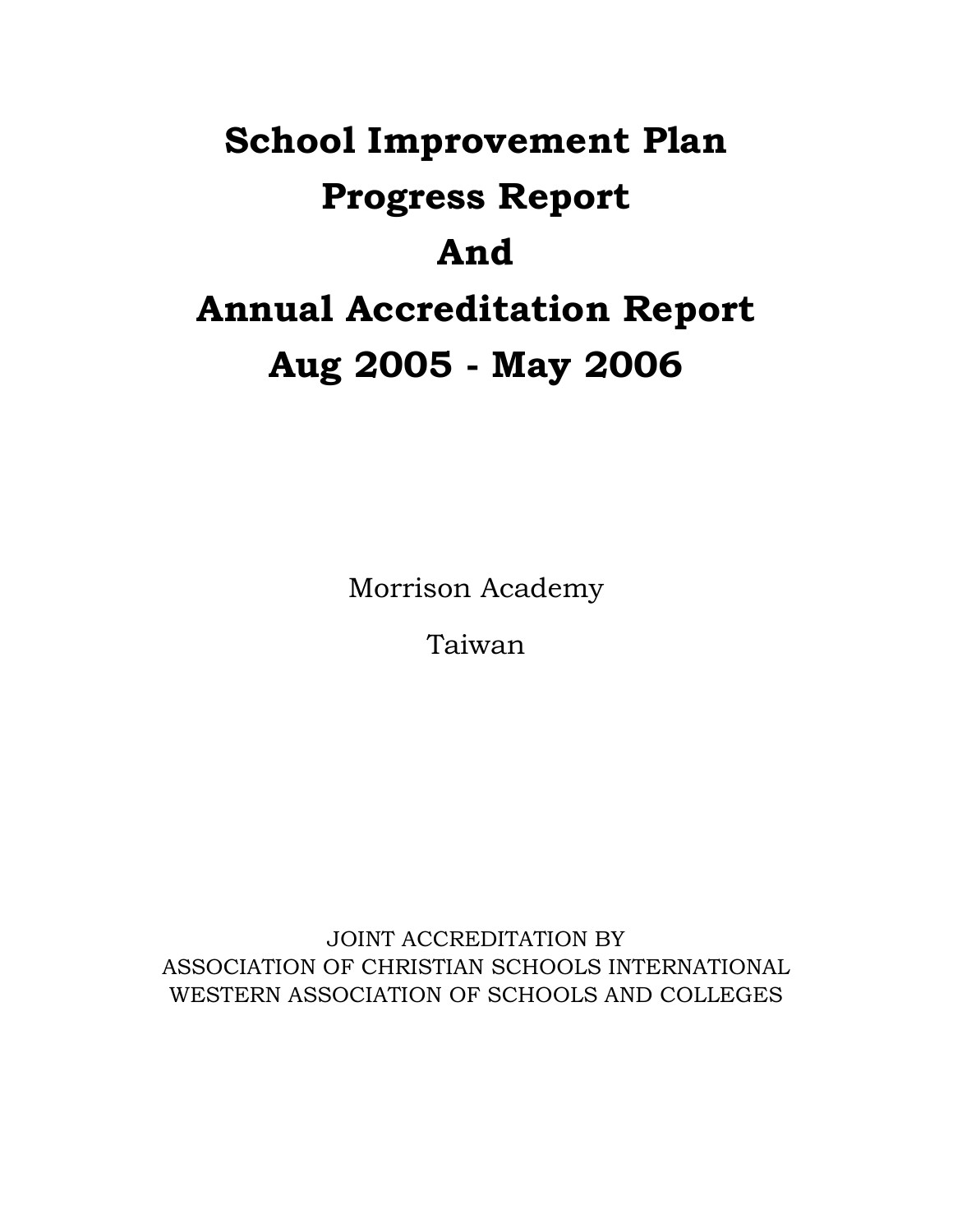## **I. Accreditation History**

Morrison Academy operates three campuses in Taiwan: Taichung (K-12), Taipei (K-9) and Kaohsiung (K-9). The high school program on the Taichung Campus has been accredited by the Western Association of Schools and Colleges (WASC) for over 30 years and completed a mid-term visit in November 2004. The elementary and middle schools (EMS) on all three campuses completed their first six-year term of Association of Christian Schools International (ACSI) accreditation in 2004. Morrison Academy requested and received a three year term of accreditation from WASC and ACSI for the three elementary and middle schools in order to synchronize the high school accreditation cycles.

# **II. School Improvement Plan Process**

The purpose of the School Improvement Plan compiles *school-wide learning goals that promote student learning.* Secondarily, this plan serves as a tracking and reporting tool for other strategic initiatives that support student learning. This plan also provides the framework for the Annual Accreditation Report for ACSI and WASC.

The entire faculty informs this goal setting process through discussions with the Campus Curriculum Coordinators and Principal(s) on each campus. School Improvement Plan goals are consistent with system wide priorities and contextualized to meet the unique needs of each campus.

School Improvement Plan goals were derived from the recommendations in the November 2004 accreditation visiting committee reports and several other organization goals. Strategies were developed for each of the goals. (Appendix A) The System Administrative Council serves as the Steering Committee and reviewed progress at least four times each school year. Progress reports are annually disseminated to the entire faculty and Board of Trustees.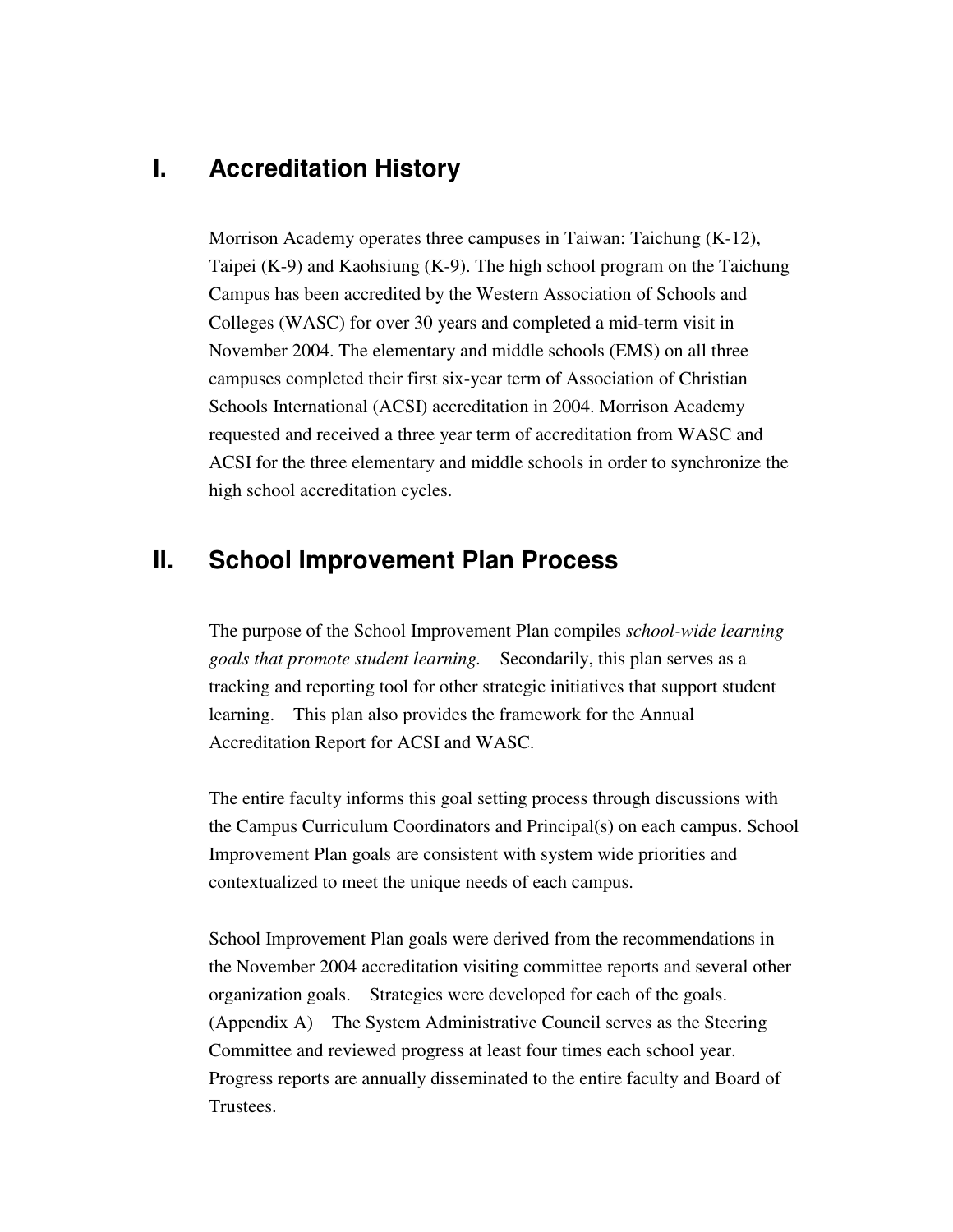## **III. Progress Report**

The School Improvement Plan Tracking Form (Appendix A) provides an overview of this report. Several goals which were completed prior to the May 2005 report are not covered in this year's report. Three new goals  $(R, S \& T)$  were added in September 2005. Goals are printed in italics. The sources of each goal are indicated in parentheses. The paragraph in bold font following each goal is the progress report on system-wide strategies. Campus-specific progress reports written by the Principal are indented below each system-wide report.

*A. Continue to fully implement the 6+1 Trait™ Writing across the curriculum project. (Taipei #1, Taichung EMS #1,Taichung HS #4, Kaohsiung #1)* 

Continued professional development was implemented during the 2005-2006 school year to help our staff extend their learning and application of the  $6 + 1$  Traits of writing. One example of this was a three day workshop in November 2005 by Fred Wolff that provided excellent understanding in how to adopt  $6 + 1$  traits in the classroom. This year Morrison officially implemented the 6+1 Traits as the primary means of teaching and assessing student writing. In March 2006 a writing assessment was conducted for students in grades 3 to 8. A day was set aside immediately after students completed their writing for grade level teachers across the school system to gather and assess student papers. This day also served as a powerful professional development opportunity as well. The Director of Curriculum along with campus principals will continue to monitor and facilitate the needs that occur during the 2006- 2007 school year.

#### Taipei K-9:

Although there was some apprehension on how the assessment of writing would work, the actual implementation and grading progress seemed to have gone very well. Teachers received training on grading and a number of good comments came back as to how similar teaching assessment was. Giving teachers the option in how to be reimbursed for their time was also received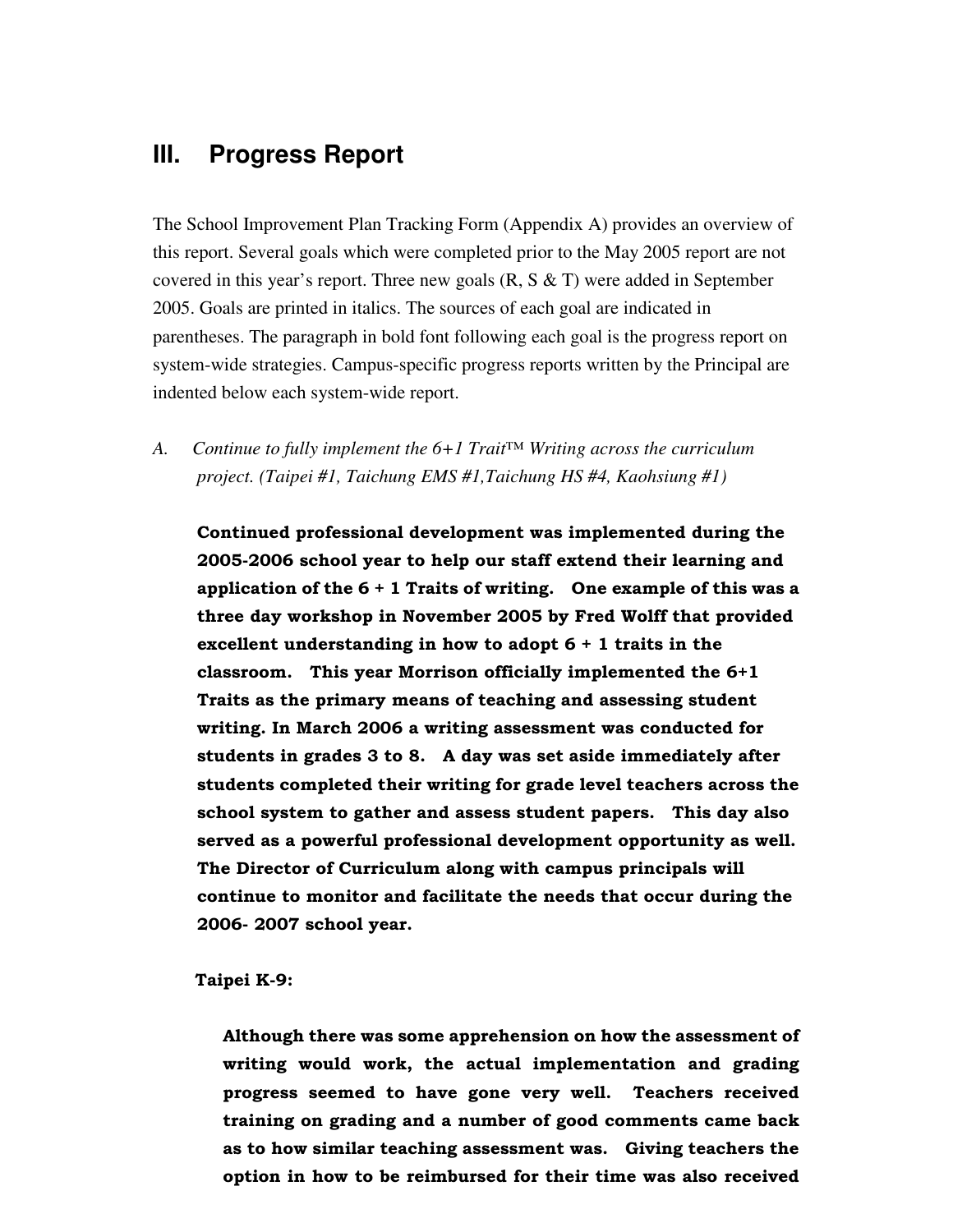well. In the end what seemed to be a huge burdensome project, actually went quite smoothly.

#### Taichung K-8:

The teachers who attended the Fred Wolff training session reported that it provided an excellent basis for understanding how to use the 6+1 Traits in their classroom. Teachers were generally receptive to the idea of a system wide writing assessment although there were some reservations about the timing of the assessment, and the requirement that teachers leave their classrooms for a day to complete the scoring of the writing. Despite efforts at the system level to inform teachers of the date of the assessment, teachers felt rushed in preparing for the March dates. They also did not like having the assessments so close to the end of third quarter. Preparing for substitute teachers so they could go and assess the writing was also seen as a hardship by elementary teachers. Those reservations were partially alleviated when the day of scoring the papers turned out to be a very positive professional development experience. The prompt return of the scored papers was valuable for the students as many teachers then used the scored essays for students to compare their scoring of papers with those of the teachers. Additionally, in several classes students were then given the opportunity to revise their essays and turn them in for a class grade. In this way assessment was used for learning as the students used the teacher's assessments to improve their writing.

In the Middle School there is some evidence that the  $6 + 1$  Traits are having an impact in improving writing across the curriculum. Math, Science, and Bible teachers all make an effort to remind their students to utilize the traits in drafting and revising their work for those classes. Additional training would be necessary for curricular area specialists to utilize the traits in assessing writing. Since elementary teachers teach all curricular areas the program is also being applied in writing done outside of the Language Arts curriculum.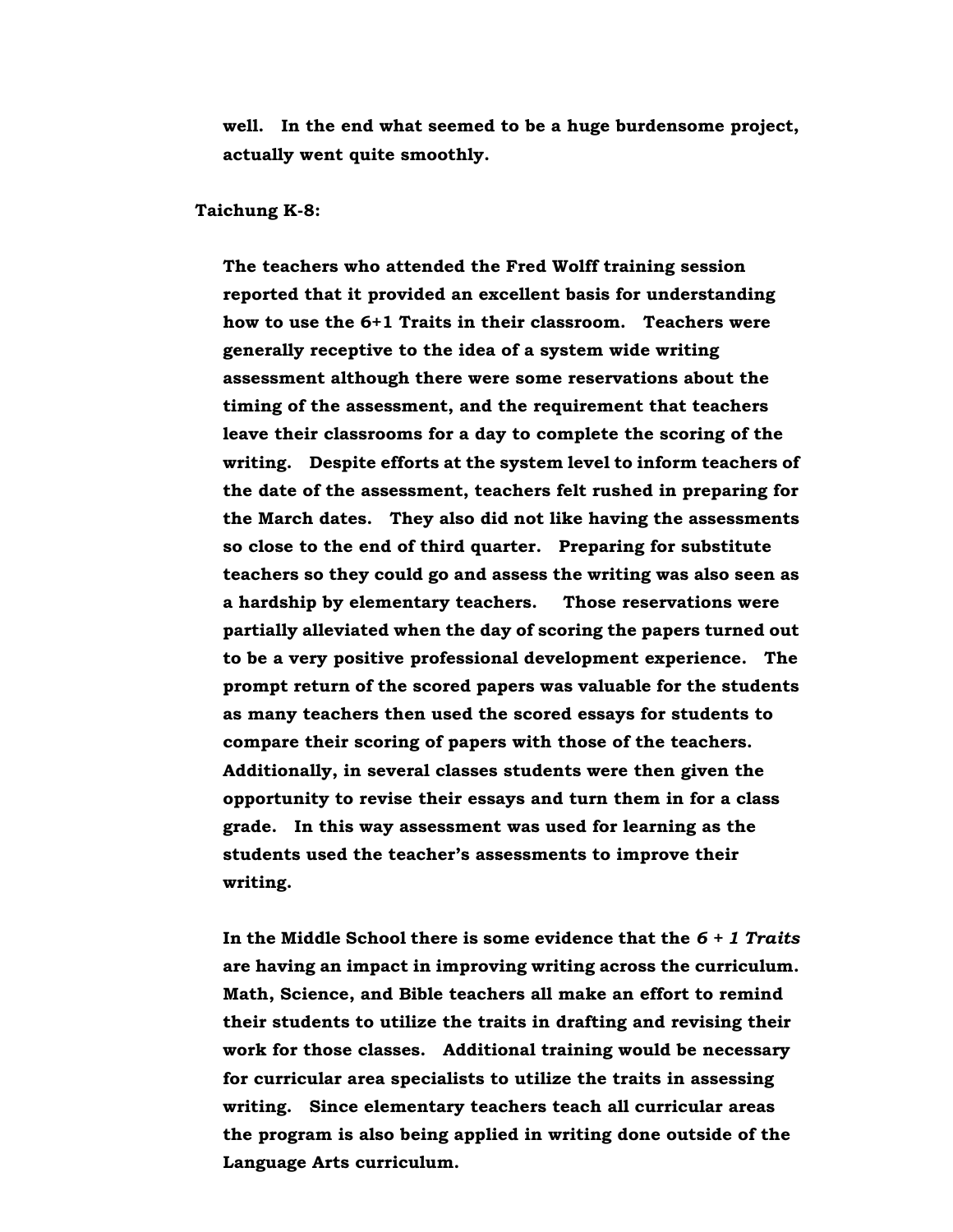Taichung 9-12:

The Language Arts teachers are using the book Creating Writers as the focus for their Professional Development time as a department. They will have worked through 10 of the 12 chapters by the end of the school year. Based on what they have learned together, the teachers from each of our 4 required courses have compiled "anchor papers" for at least two of the six traits. They intend to extend the collection of anchor papers for the remaining traits into the 2006-2007 school year.

In their May meeting, they discussed what strategies for teaching 6Six Traits were effective. They also shared which strategies each used, so that the students don't do the same assignments every year.

Continuing a three-year pattern in addition to being assigned a numerical score, the English III term papers were evaluated using a modification of the 6Six Traits scale. These scores were forwarded to the System Curriculum Coordinator's office for future reference in determining how well our writing curriculum is resulting in improved student writing.

Kaohsiung K-9:

In an attempt at improving our sampling of student writing we made the following adjustments: 1) We contextualized the assessment process to simulate the writing process instruction in the classroom; 2) We gave students the choice of three different prompts to write to at each grade level; and 3) we returned the original paper with its score sheet in close proximity to the sampling date to classroom teachers to continue the process by allowing students to improve their score by revising the draft and using the scorer's evaluation.

*B. Continue the implementation of the new assessment strategies across all areas of the curriculum. (Taipei #2, Taichung EMS #2,Taichung HS #4, Kaohsiung #1)*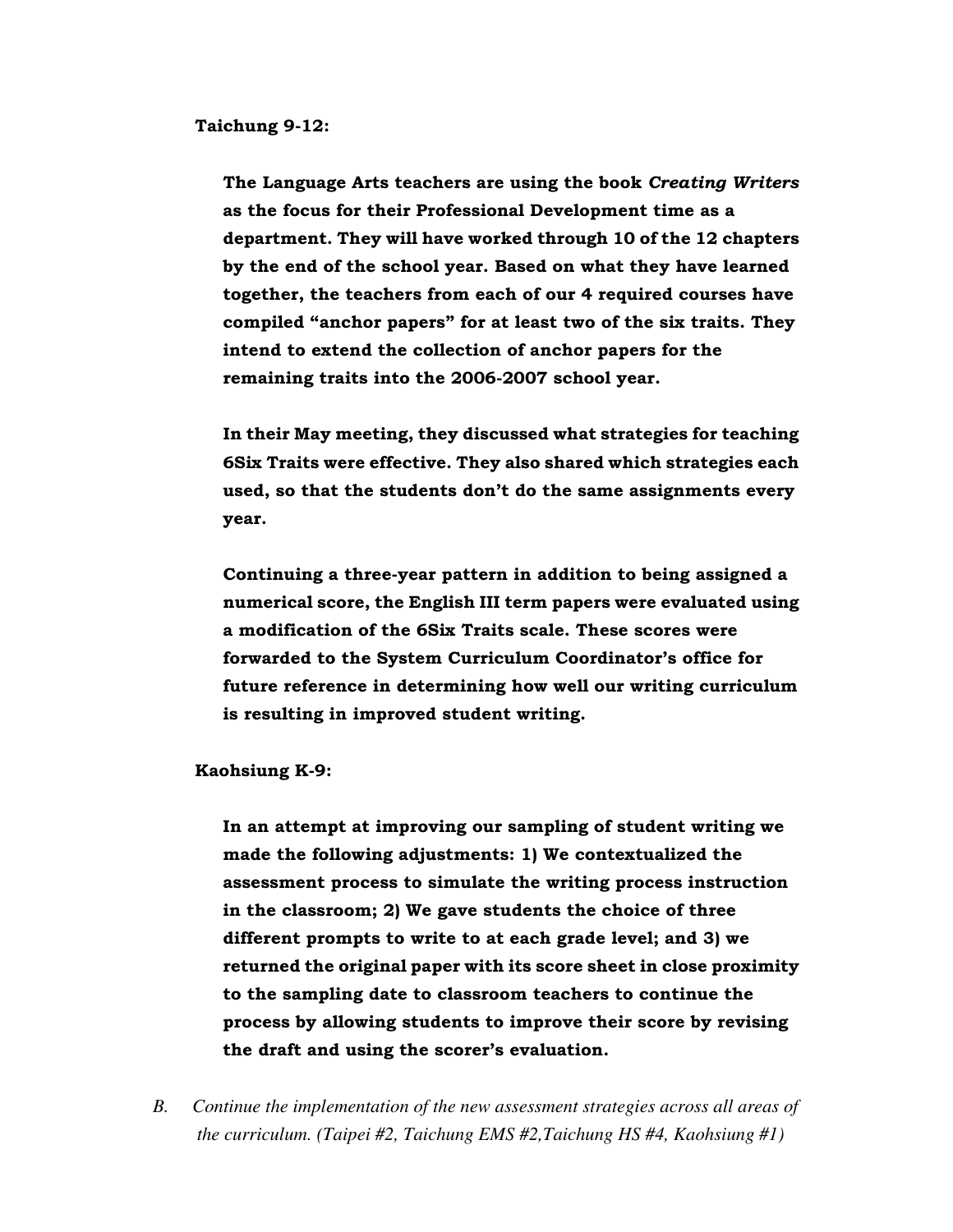The Vision for Our Learner (VFOL) assessment project was thoroughly reviewed by an Assessment Taskforce representing every campus and division. Modifications and recommendations were reviewed and approved by System Administrative Council (SAC) throughout the year. The updated tools and procedures have been implemented for the spring 2006 collection of VFOL assessment tools. These results will be compiled by the Director of Curriculum and Professional Development and reported the Board, staff and parents in the 2006 Annual Report.

#### Taipei K-9:

The review process of VFOL was done during the school year causing some confusion as to which form should be handed in and when; however, the forms and surveys were much clearer giving both student and teacher better direction in how to complete the process.

#### Taichung K-8:

The modified assessment rubrics and surveys were used in accordance to the VFOL assessment protocol.

#### Kaohsiung K-9:

The modified VFOL assessment rubrics and surveys were implemented throughout the year. However, our initial sense is that we still have some work to do.

*C. Continue to use the joint ACSI/WASC Accreditation by School Progress process as the major tool for school improvement. (Taipei #4, Taichung EMS #4,Taichung HS #3, Kaohsiung #3)* 

Morrison Academy benefited from the joint WASC / ACSI Accreditation by School Progress (ASP) accreditation process a couple years ago and hopes to use the ASP process again once WASC clarifications have been completed. The success of this plan will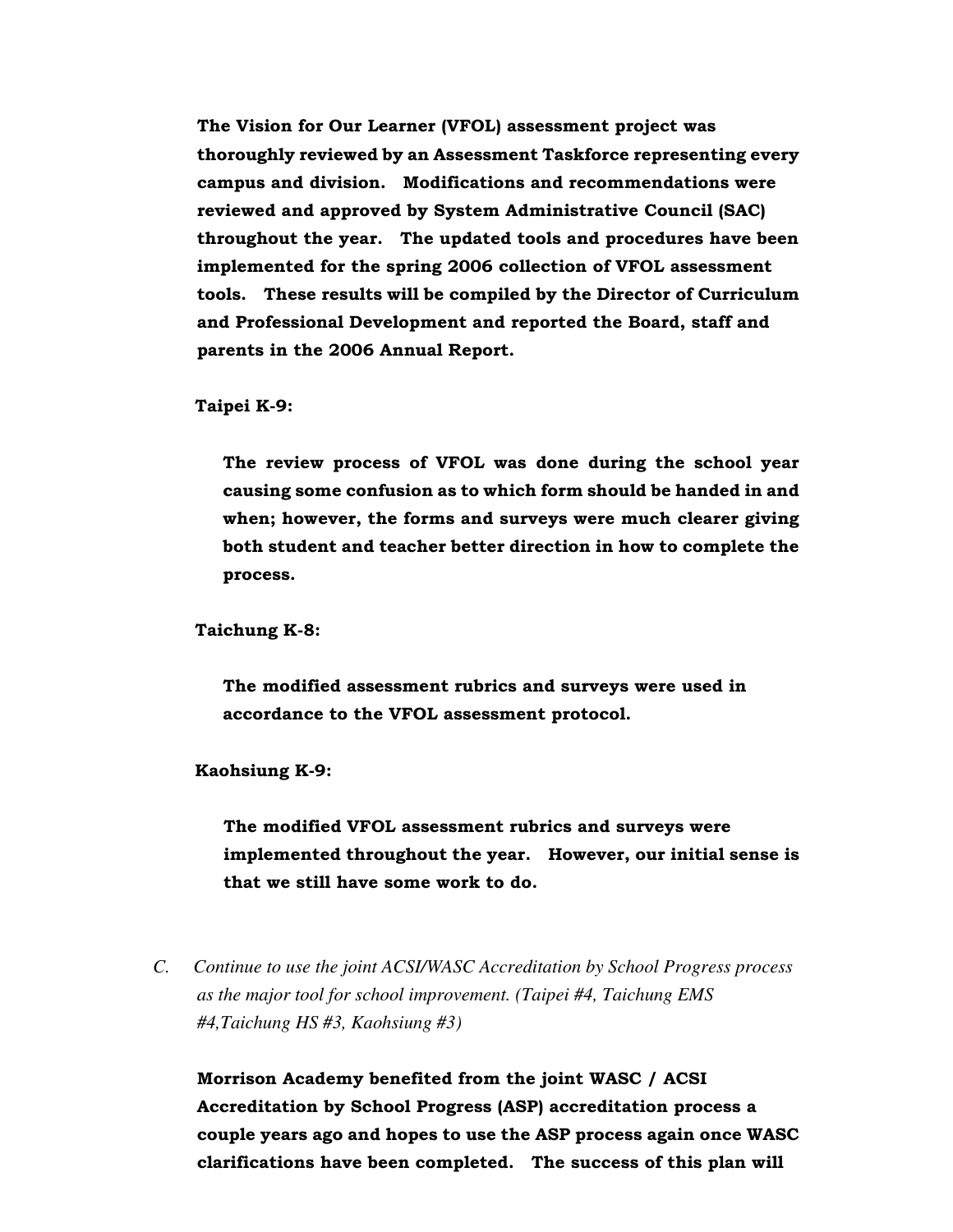greatly depend on the effectiveness of coordination between ACSI and WASC. During the 2005/06 academic year all Morrison teachers discussed the issue of being a "standards-referenced school" as the first part of our 5 year professional development plan. During the upcoming 2006-07 academic year, all Morrison teachers will discuss the issue of curriculum mapping and begin to put their classroom information into an electronic database (Moodle). We believe that the ASP process (and specifically the issue of curriculum mapping) will continue to improve and enhance our professional learning community by providing data for teacher reflection and collaborative planning time discussions.

Taipei K-9:

Bethany will continue to partnership with System office in working with WASC /ACSI and working through the ASP process.

Taichung K-8:

During spring 2006 Taichung staff worked in small groups to address the issue of using Standards Referenced report cards. We did this in part to put into practice the knowledge we had gained during the embedded professional development time during the fall of 2005 when we studied Implementing Standards in the Classroom, a Research into Practice Kit published by McCREL. Working in small groups prepared the staff to work in a Whole Faculty Study Group, keep track of minutes, and work towards a common purpose.

Taichung 9-12:

The high school was not part of the ASP process when it was implemented at the EMS level in the 2004-2005 school year. The high school will be an active participant in the process as it is renewed for the entire Morrison Academy school system when the process begins again in the 2006-2007 school year.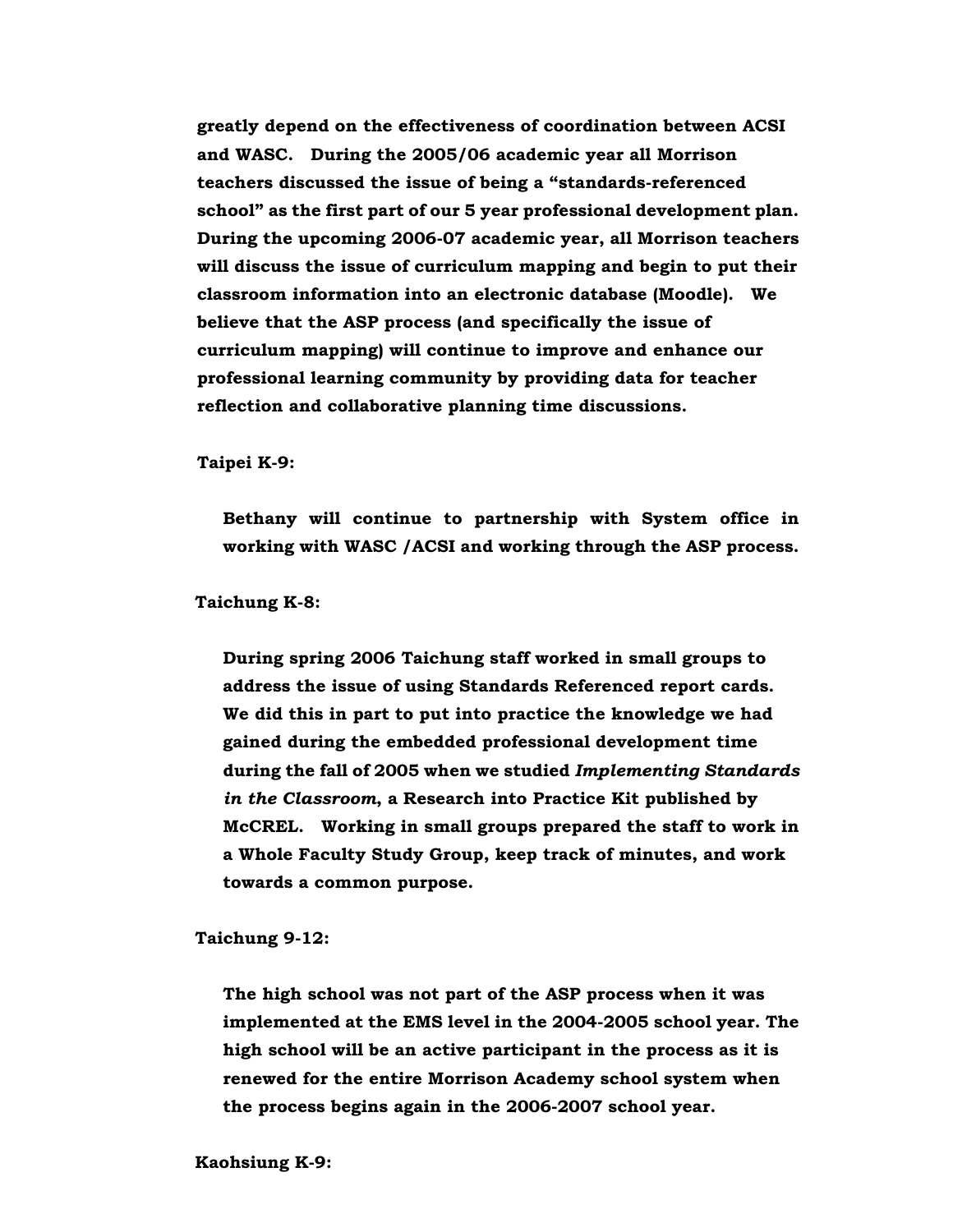Unfortunately at this writing, we have not received adequate responses to our inquiries regarding the essential agreements of coordination between ACSI and WASC. It is hard to know if we are going in the right direction if we cannot get responsive answers to our inquiries.

*D. Ensure the orientation and training of new staff to the instructional strategies adopted as a result of the school improvement project. (Taipei #5, Taichung EMS #5, Kaohsiung #1)* 

Beginning in August 2006, a half-time Curriculum Coordinator position was created on each campus to ensure that all staff (whether new or returning) were kept informed and trained in all instructional strategies adopted by Morrison. In addition to this, SAC developed procedures indicating system-wide curriculum focus and outlined a professional development schedule for all system-wide professional development (PD) opportunities. This year John Kendall was the keynote speaker during Morrison's October PD days. He covered the issue of standards and implementation into a school structure. We have arranged for Isabel Searson from Seoul Foreign School to come this upcoming October to be a keynote speaker on curriculum mapping. The addition of a system-wide PD Day in August was well received as a positive time of encouragement and learning. The Director of Curriculum and Professional Development has met several times with the Curriculum Coordinators from across the system to help with the implementation of all system-wide initiatives.

Taipei K-9:

New teachers at Bethany will have mentor partners and be trained in the ASP process. The PD structure will continue to be refined next year and the Curriculum Coordinator will assist all teachers through the transition period.

#### Taichung K-8: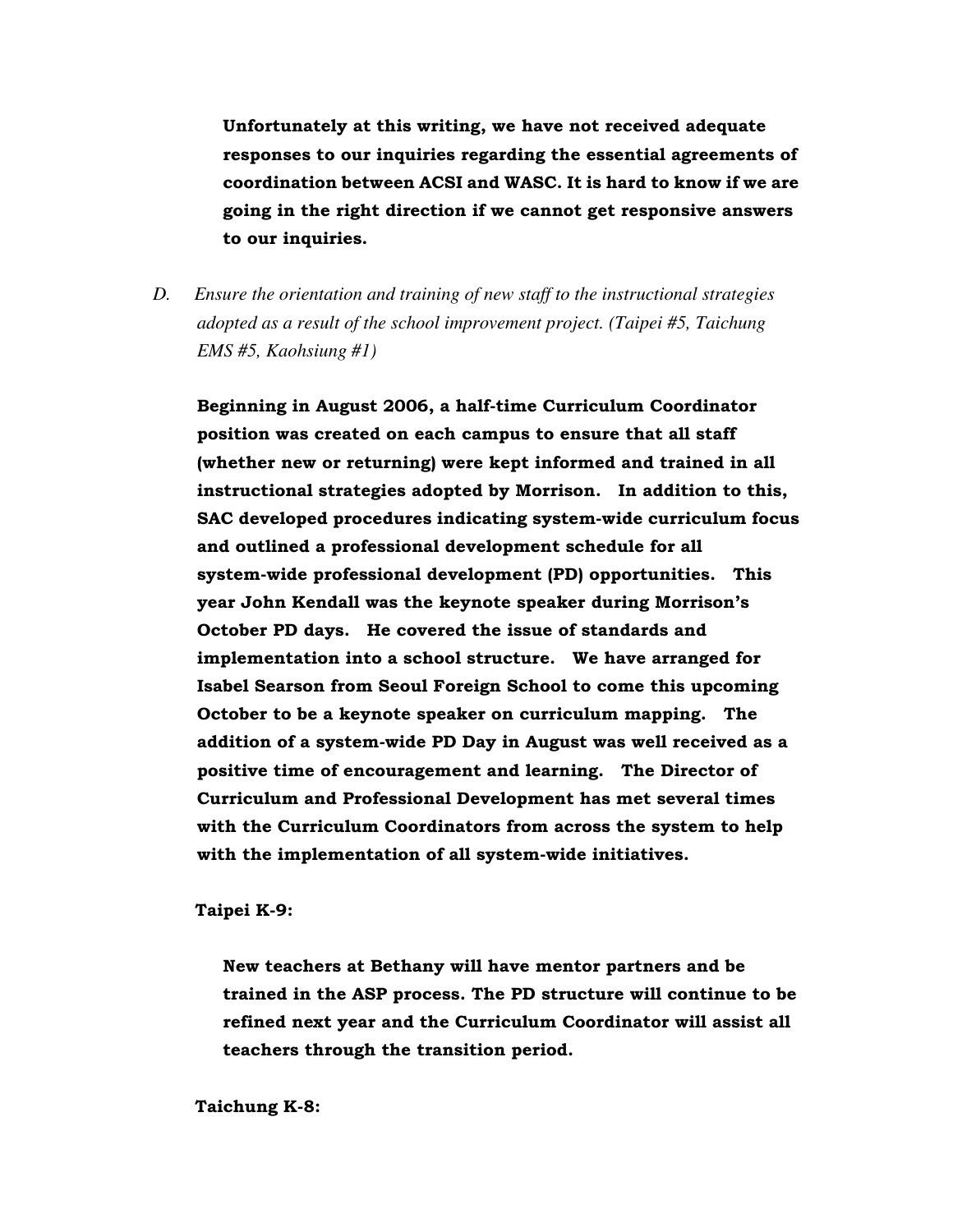Implementing Standards in the Classroom and the visit by Fred Wolff were two significant factors in helping staff develop familiarity with instructional strategies. Regular meetings between the Curriculum Coordinators and the Director of Curriculum are necessary components in keeping the system on track. Professional tracking sheets will also be useful tools to help ensure that all staff has received necessary training.

Taichung 9-12:

In early August, during New Teacher Orientation Week this week, new teachers are introduced to the MCA Mission Statement, Vision for Our Learners statements, and other unique aspects of our curriculum.

Kaohsiung K-9:

The task of orienting new teachers to ensure that they were aware and capable of implementing newly adopted instructional innovations began during new teacher orientation before school started and continued throughout the year. Our new half-time site curriculum coordinator was the facilitator. He met with each division weekly to "unpack" the English/L.A. Framework and to address teaching to specific targets (Standards).

*E. Consider the development and implementation of a teacher to teacher mentoring project to share effective instructional practices among and between faculty members. (Taipei #3, Taichung EMS #3, SAC #5)* 

In August 2005, a half time Curriculum Coordinator position was filled on each campus to help facilitate a mentoring program for new and returning staff. Along with this, at least 45 minutes of each school week will be allocated for team time giving teachers a venue to discuss new teaching strategies and maintain a professional learning community.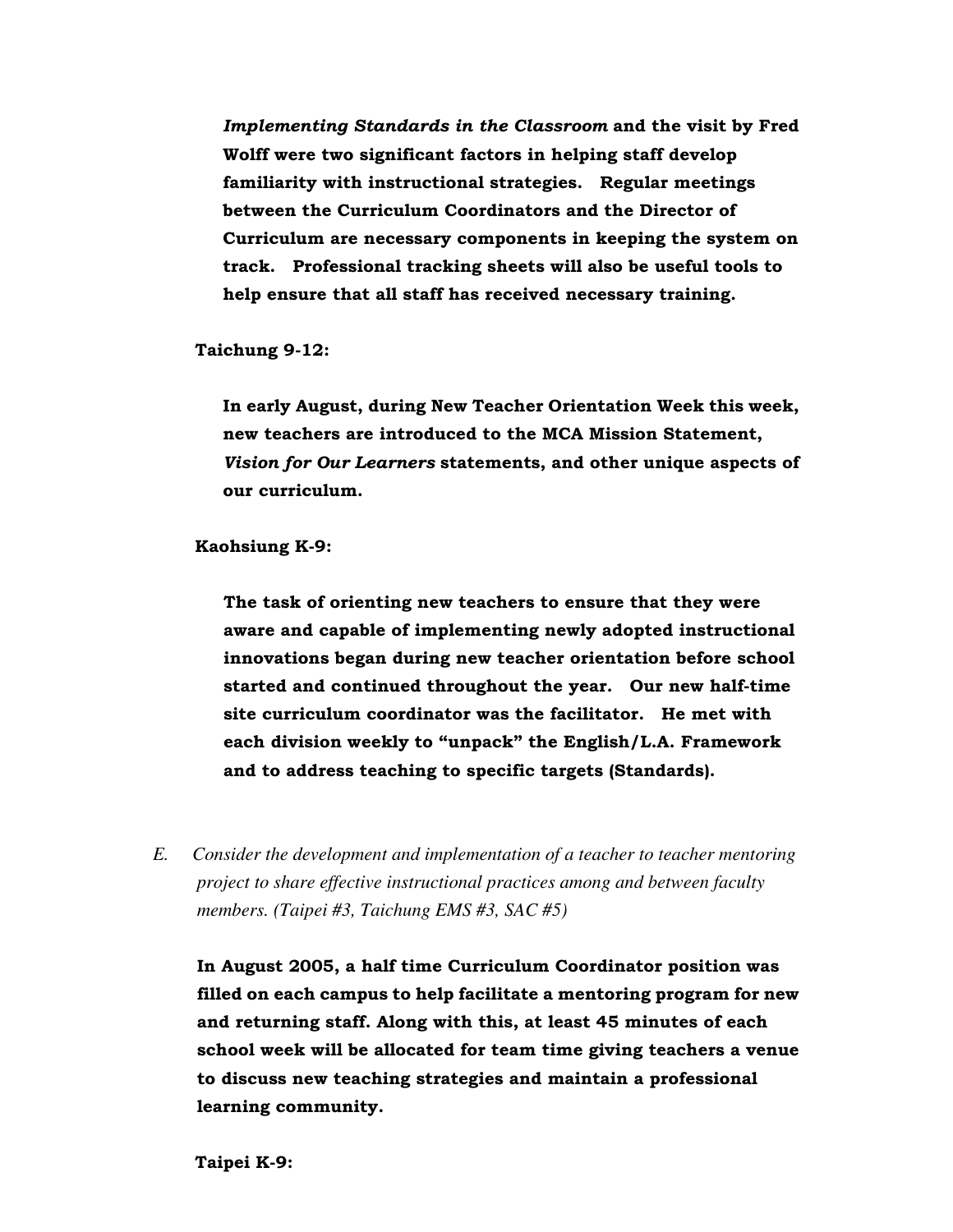Further to adding the Curriculum Coordinator position and time for PD, Bethany staff has also initiated a teacher to teacher mentorship partnership whereby veteran teachers will be paired with first year teachers to assist in their transition into the school and its programs.

Taichung K-8:

In following years this time should continue to grow and develop. With careful guidance it should be able to progress into a time of genuine collegial sharing and professional development. This year we worked toward building the capacity to meet regularly. As the culture of mentoring each other develops, this time should grow into a time where teachers are able to share more openly about successful teaching strategies.

Taichung 9-12:

During the first semester, high school faculty met together for 90 minutes each month to discuss the principles laid out in MCREL's Implementing Standards in the Classroom learning module. In these small groups of 4-7 people, teachers engaged in a mutual mentoring experience as they developed a fuller understanding of the best practices—as well as misuses—of Standards Based Education. During the second semester, teachers met in departments (90 minutes each month, on average) to examine our current curriculum guides and to consider areas in which they are in alignment with Standards principles and areas in which heavy revision is needed in the future.

Kaohsiung K-9:

Each new teacher was assigned a mentor who had a common instructional assignment. Again, the site curriculum coordinator facilitated their collaboration and provided assistance where and when needed.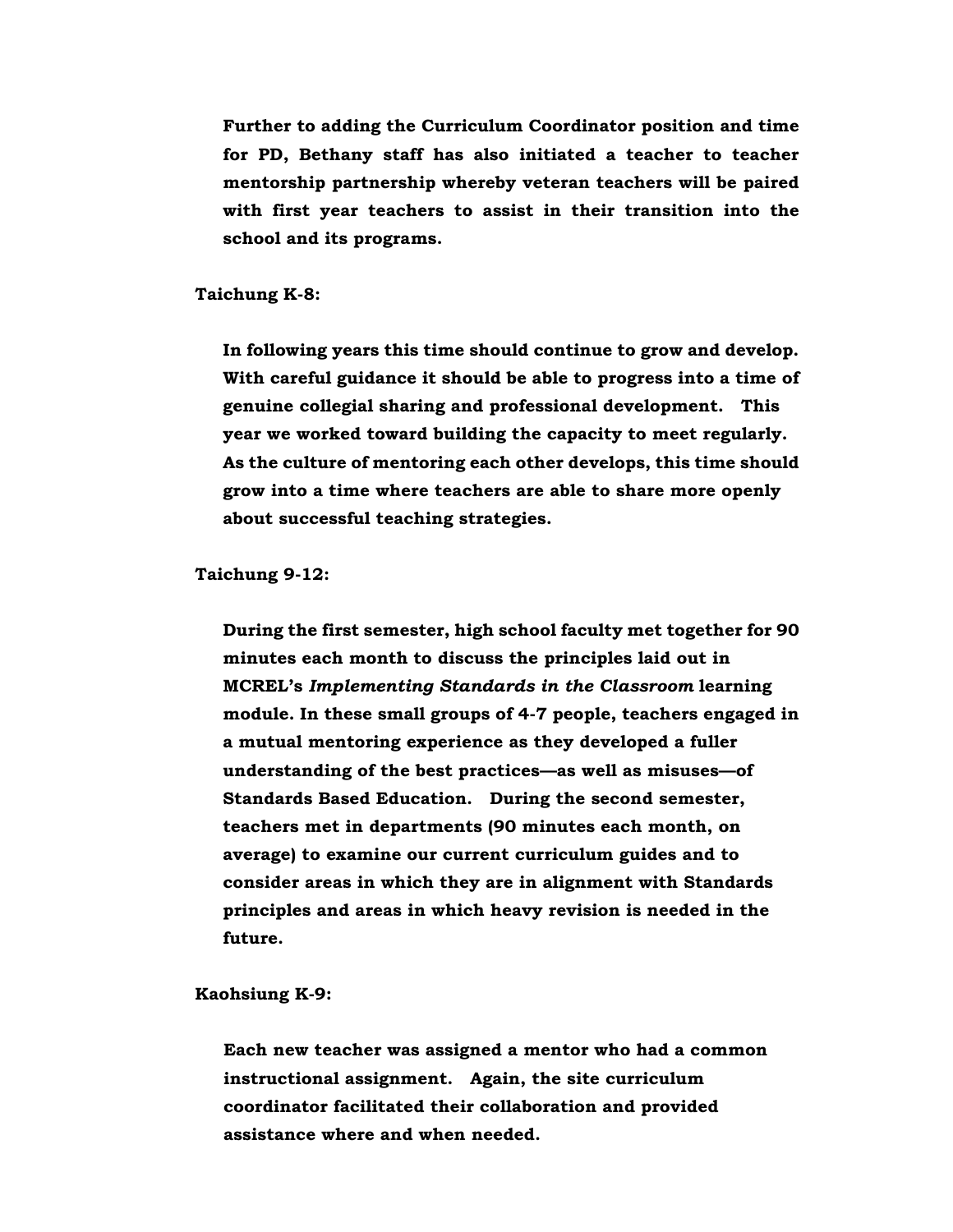*F. Consider common planning times for the elementary and middle school teams. (Taipei #7, Taichung EMS #7, SAC #3)* 

During the 2005-2006 school year an additional 45 minutes per week of common planning time was added to the K-5 schedule. This implementation was not well received by some elementary teachers in the beginning, but through continued support and facilitation of information to the benefits of collaboration, we have seen an increased understanding among K-5 teachers as to how this can help their classroom instruction. Middle school teachers were already working with a common planning time and so this implementation continued to build on their ability to work together.

Taipei K-9:

Bethany has worked common planning time into its schedule where K-5 teachers can meet as a group each week. One period will be used for common planning time and the other session will be used (bimonthly) for PD. Specialty teachers will meet Tuesdays (bimonthly) for PD and all secondary teachers will meet twice a week for their planning and PD sessions.

Taichung K-8:

This year elementary teachers were becoming comfortable with the idea of meeting together. The middle school teachers were able to use some of this time to plan collaboratively, set schedules, and reflect of student progress.

Taichung 9-12:

The high school equivalent of common planning times is the department meetings. Each department chairperson was responsible for arranging at least two 45-minute sessions per month (or one 90 minute session) to consider how best to implement the school's curriculum. Most departments used the majority of this time in continuing their examination of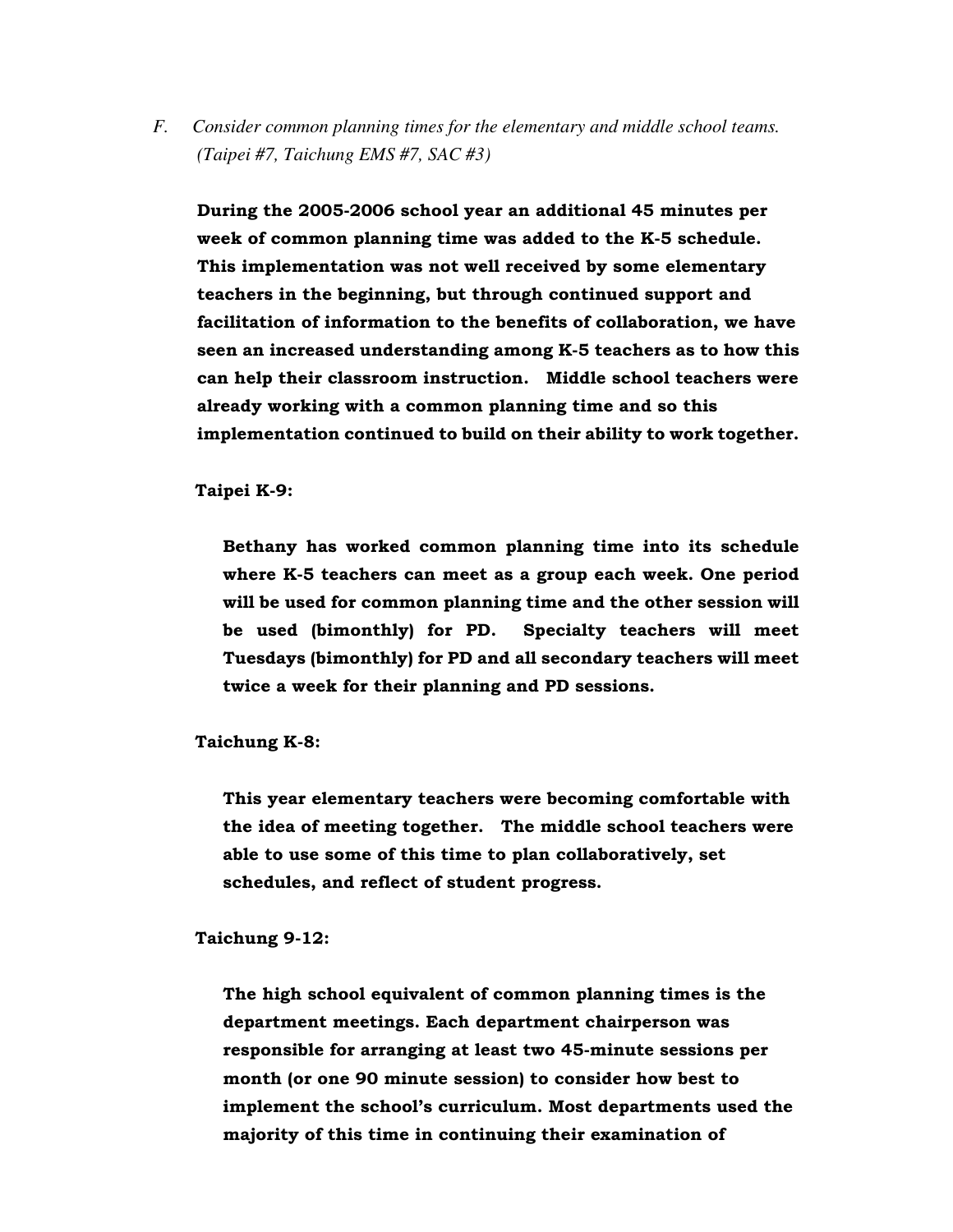curriculum guides in light of what they learned about Standards Based Education.

Kaohsiung K-9:

It was unnecessary to consider additional common planning times for elementary and middle school teams since they both have two common prep periods daily.

*G. Clarify the system wide and site specific decision making process relating to the implementation of curriculum projects. (Taichung EMS #8, SAC #2)* 

Both the Curriculum Development and Professional Development sections of the procedure manual were expanded to clarify roles in the decision making process and ensure that curricular projects are supported by professional development resources.

http://www.mca.org.tw/index.cfm?id=5540#151

The schedule for curriculum task forces was lengthened from 24 months to 30 months to facilitate teacher input into the decision making process. Teachers from each campus and grade range are represented on each task force. The new Curriculum Coordinator role on each campus has been instrumental in developing consensus for and supporting implementation of this year's curriculum major initiatives (Language Arts, Chancery, Standards, and Moodle).

Taipei K-9:

Solid direction for reviewing and restructuring curriculum mandates has come from System office and from SAC. Although this has been a transition year causing some concerns amongst staff, several sessions were held to alleviate staff apprehension. After one such meeting at Bethany, I heard one staff member say (paraphrased), "Now I understand the direction better, I don't have to live under such heavy stress." A clear message from SAC was sent that teachers will have a great deal of opportunity to help set the direction and pace of new curriculum changes, especially surrounding standards and benchmark inclusion.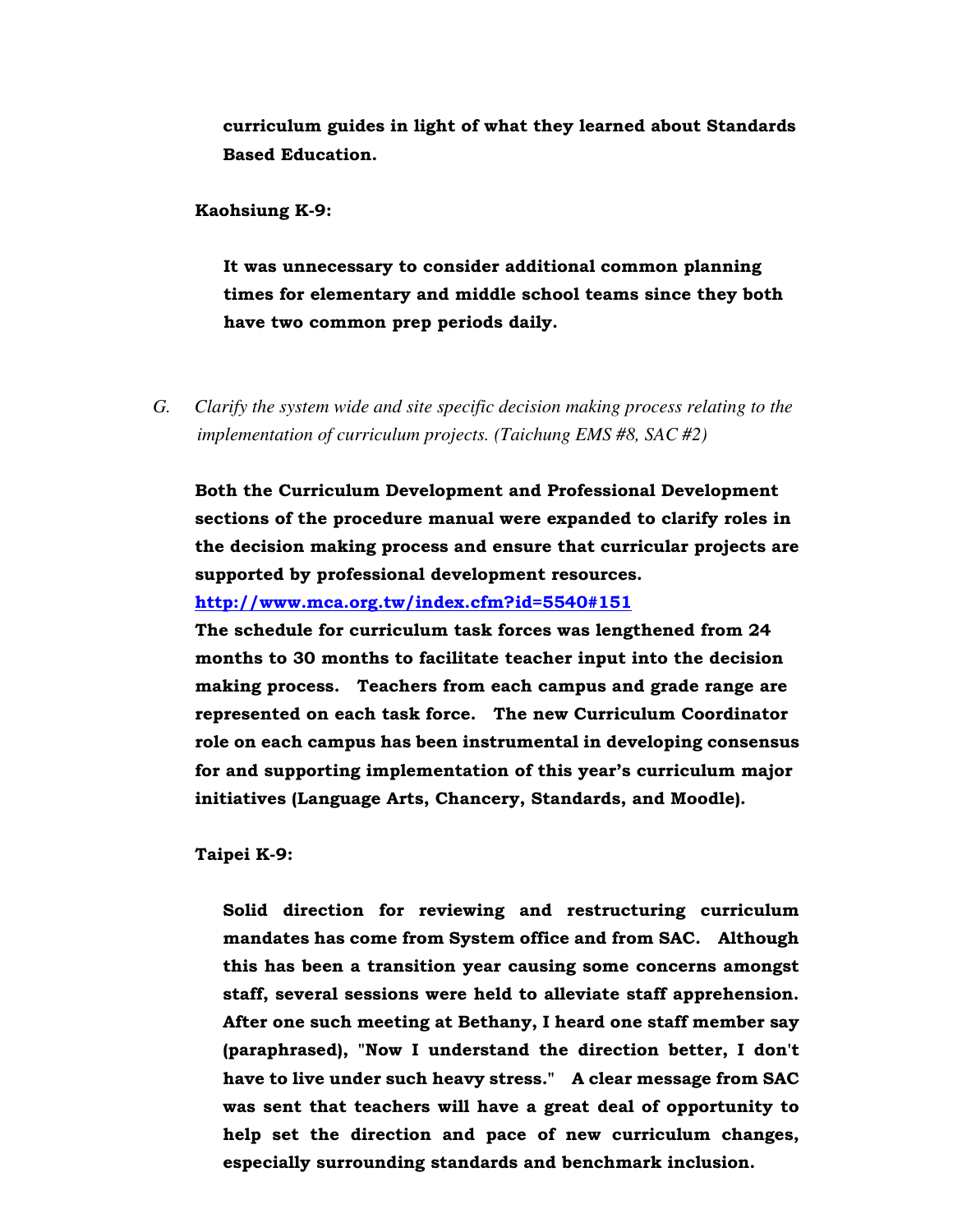#### Taichung K-8:

The Curriculum Coordinator worked with the Curriculum Director to implement system changes including adoption of the Language Arts curriculum, Chancery, Standards, and Moodle. Additionally, he helped with VFOL assessment, 6+1 writing assessment, and other duties as assigned.

Taichung 9-12:

The High School Curriculum Coordinator met for at least an hour each week with the High School Principal to discuss curriculum implementation plans related to the high school. As a result of these meetings: the following activities/events were planned and implemented (Please note the Vision for our Learner statements addressed in each activity):

1) Whole faculty training in using 6+1 Traits for teaching and assessing writing in all subject areas. (VFOL: Effective communicator) Implemented on September 9.

2) Whole faculty training in utilizing Biblical Worldview Integration in lesson planning. (VFOL: A Spiritual Discerner, A Moral and Ethical Citizen) Implemented on November 23. 3) Whole faculty training in effective strategies for generating meaningful class discussions and collaborative learning activities. (VFOL: Effective communicator, Rational and critical thinker) Implemented on January 27.

4) In anticipation of school closing due to Avian Flu Pandemic, the staff was trained in using Moodle, an on-line site to be implemented for distance education: for posting assignments, learning resources, threaded discussion topics, and downloading student work.

Kaohsiung K-9:

The Superintendent and the Director of Curriculum and Instruction are to be commended for their deliberate efforts to spell out how we work together as a System. Having System-wide goals tied to our SIP process helps us all see that we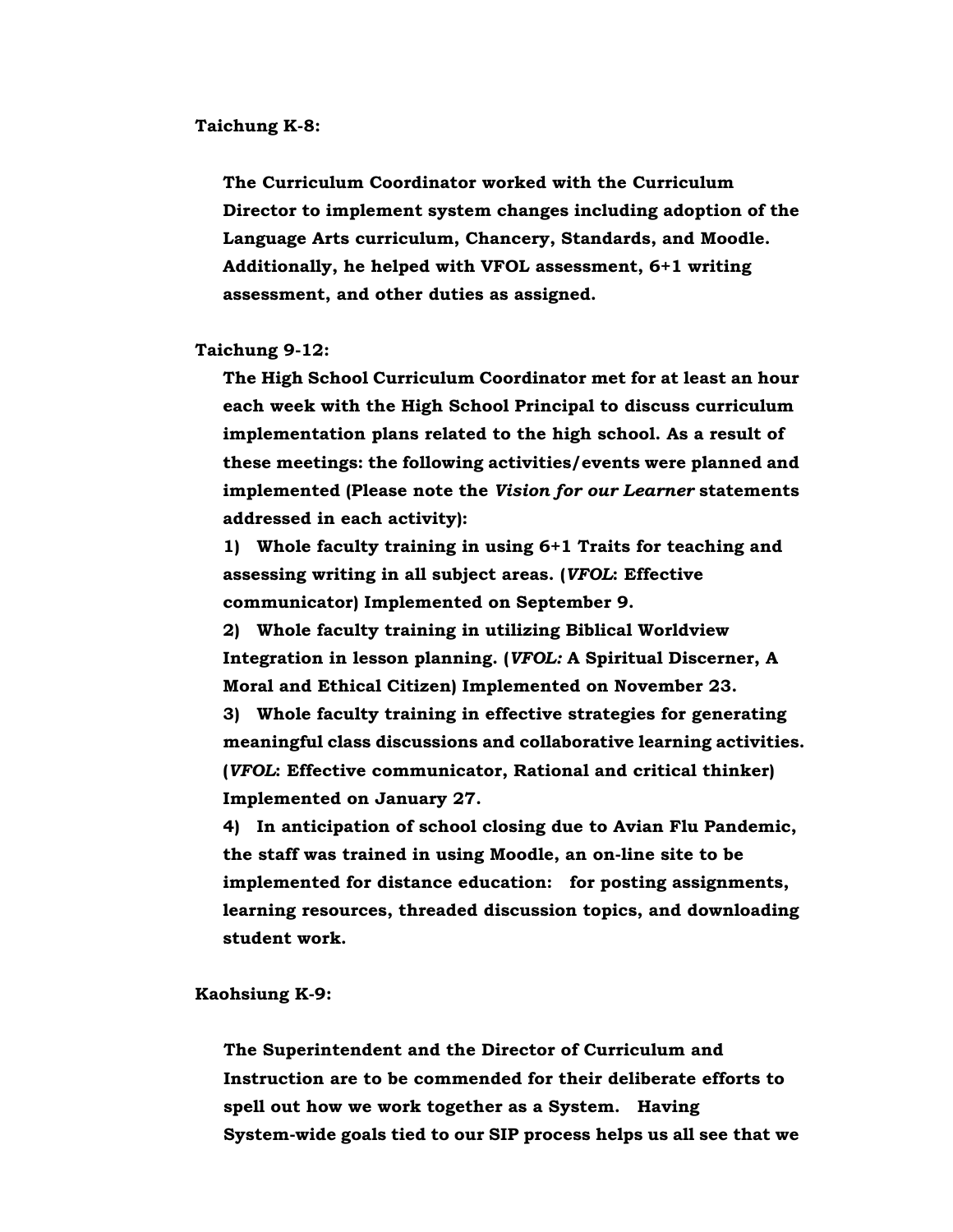are working the same priorities (See Appendix A) Progress Tracking Report as illustrative.

*I-3 It is expected that all personnel recruited from the United States will have background checks completed and on file at the system office. (Standard 4.1.5*)

The release sections of all application forms were revised to authorize verification of conduct references, licenses, and criminal history. Background checks were completed for all United States citizens recruited in the spring of 2006.

*I-4 Development and implementation of policies and procedures on the screening, use of, and accountability for volunteers. (Standard 4.6.1)* 

The Board of Trustees adopted a new policy (#3150) requiring published standards of conduct and screening for volunteers. An administrative procedure (#535) and informative Volunteer Handbook have also been completed.

*J. Continue to explore the utilization of (Taipei Campus) facilities in a more efficient educational manner and continue to explore the use of alternative facilities. (Taipei #8)* 

An advisory committee comprised of parents and organizational leaders met quarterly during the 2005/6 academic year to explore and evaluate various options for Taipei Campus facility development. A Project Manager was employed to coordinate property research and government lobbying efforts.

*N. Plan to acquire more faculty housing (SAC #6)*

In March 2006, The System Administrator circulated questionnaires to solicit faculty input into desired features for future faculty housing, both on-campus and off-campus. In May the Board approved the updated Taichung Site Plan that includes at least twelve new faculty apartments. Construction is scheduled to be completed in 2008.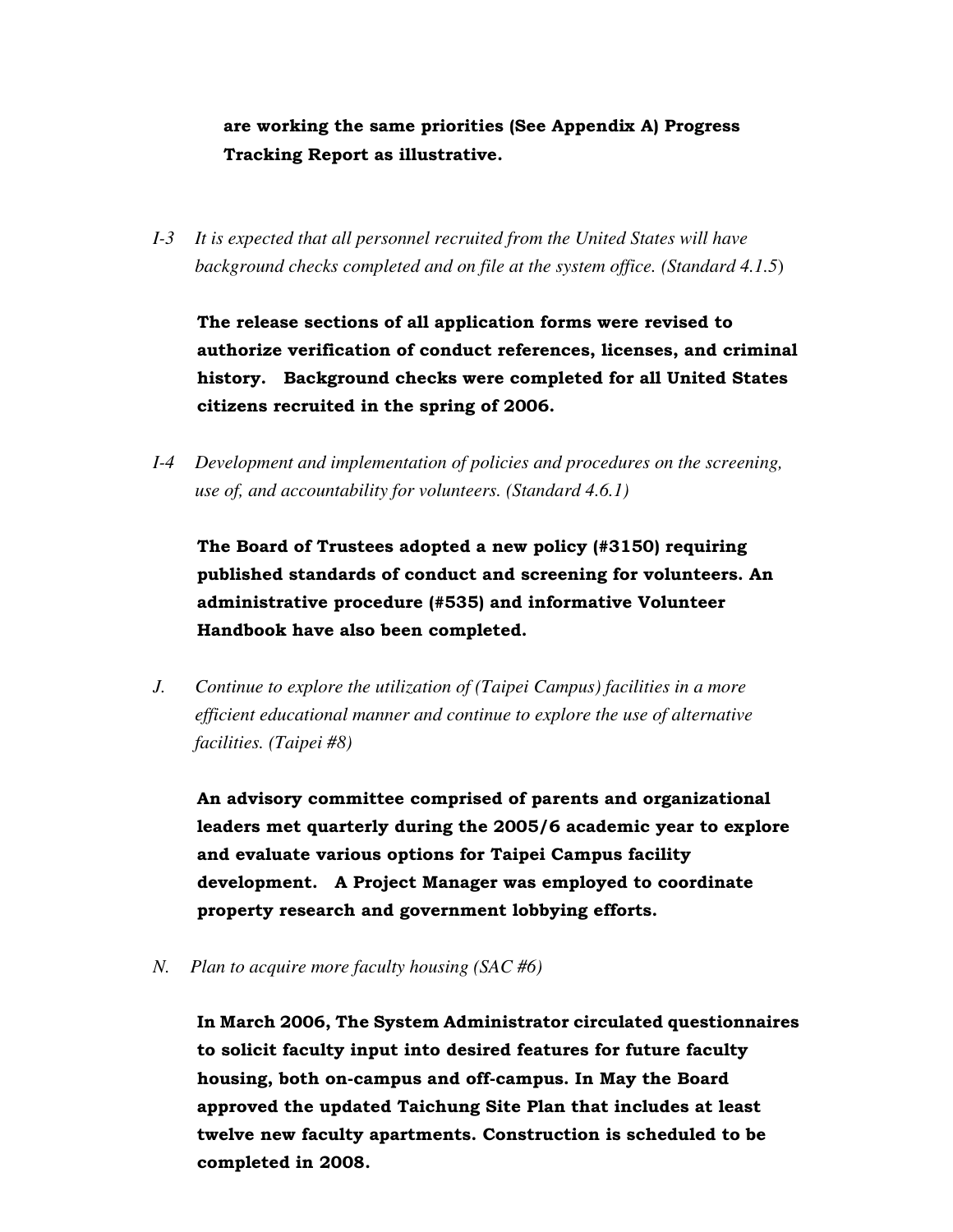#### *P. Implement a student information management system (SAC #7)*

During the 2005-2006 school year, Chancery SMS was approved as the School Information Management Systems (SIMS). In March 2005, key technology and administration personnel received training on maintaining the student database, and in June 2005 key instructional teachers received training on the SMS grading program. In August and September, system PD time was allocated for all K-8 staff to learn this system and begin its implementation with technology coordinators, team leaders and technology savvy staff overseeing the training. Throughout the year there have been modifications and improvements to the grading program, but our staff still struggle with the use of this less superior grading component. In April 2006, all the Taichung High School teachers will get a brief overview of the Chancery SMS grading component as we will be implementing that system beginning in August 2006. The System Technology Administrator and Director of Curriculum and Professional Development will be monitoring and facilitating any needs that arise during the upcoming year.

*Q. Create a web-based student applications tracking (SAC 2004, #8)* 

A protocol and web-based system for tracking admissions testing was implemented in the spring of 2006. Eventually this tracking system will be integrated into the new Chancery information management systems.

*R. Provide structured PD for integrating a Biblical worldview into instruction. (SAC 2005)* 

This year SAC finalized the professional development schedule which will ensure that biblical worldview integration will receive at least 6 hours a year of time. Curriculum Coordinators and Principals are to oversee that these times are used and supported. In addition to this, we purchased both the Making Connections DVD/participants guides, and the Thinking Again DVD/participants guides to use for staff during the first two years of teaching at Morrison. Additional books and videos have been placed at each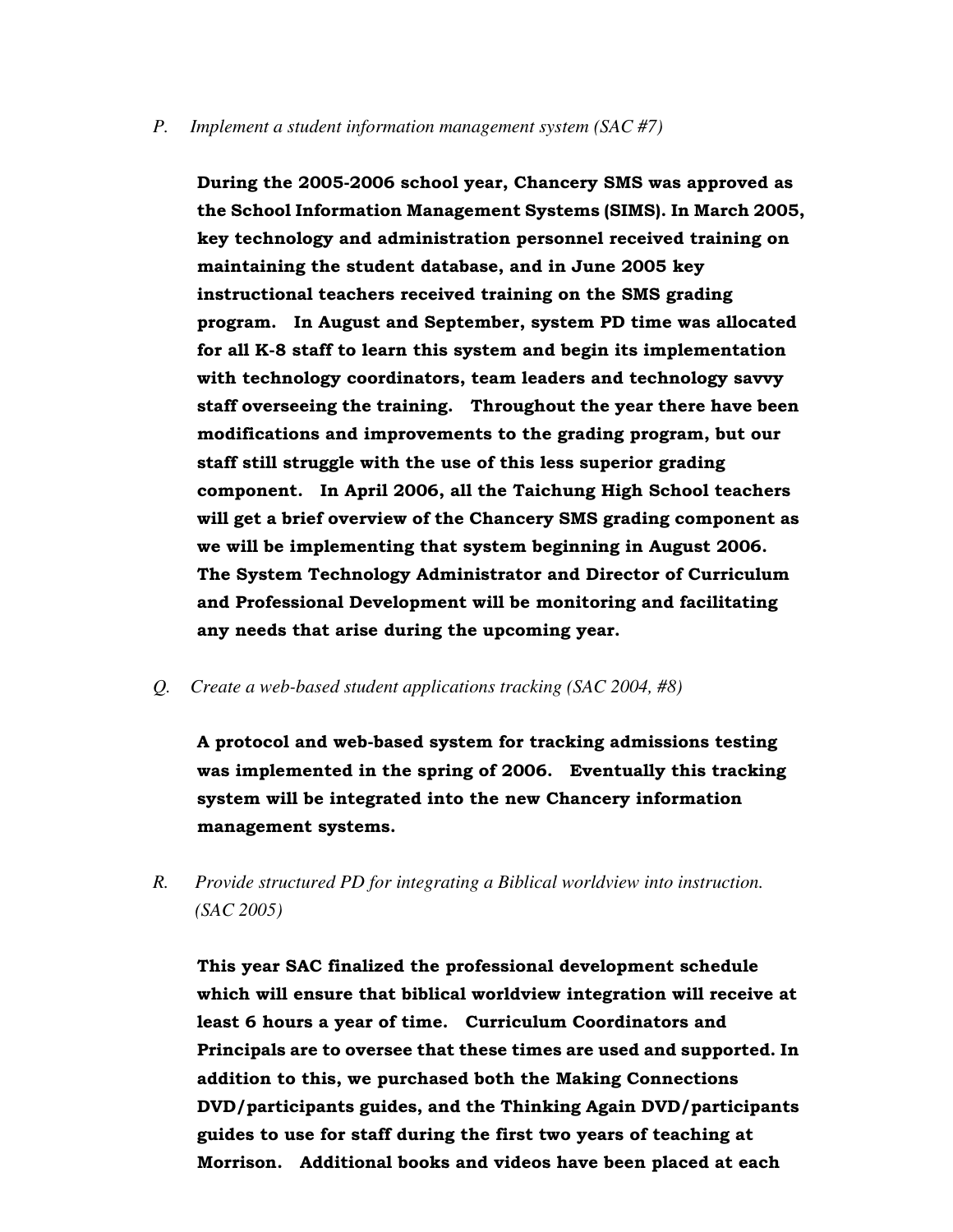sites to facilitate any teachers desire to work towards or renew ACSI certification.

*S. Improve pastoral member care. (SAC 2005)* 

The recruitment job description (#890) was expanded to coordinate member care services, refine professional mentor and cultural host system, and coordinate standards for new teacher housing. These initiatives will begin in the fall of 2006.

*T. Develop a culture of teacher collaboration. (SAC 2005)* 

This year SAC approved a procedure that helps provide embedded time in the school day for collaboration opportunities. Along with this, SAC has approved system-wide professional development issues that will be highlighted and discussed throughout the year. This system-wide issue discussion is planned to provide a common vocabulary and understanding for all our staff to help improve collaboration. Curriculum Coordinators as well as principals will help to oversee that collaboration time is being utilized and supported, and budgetary resources are being used to provide books, videos and DVD's for teacher use. For additional information on this improvement initiative for grades K - 8, please refer to section "F".